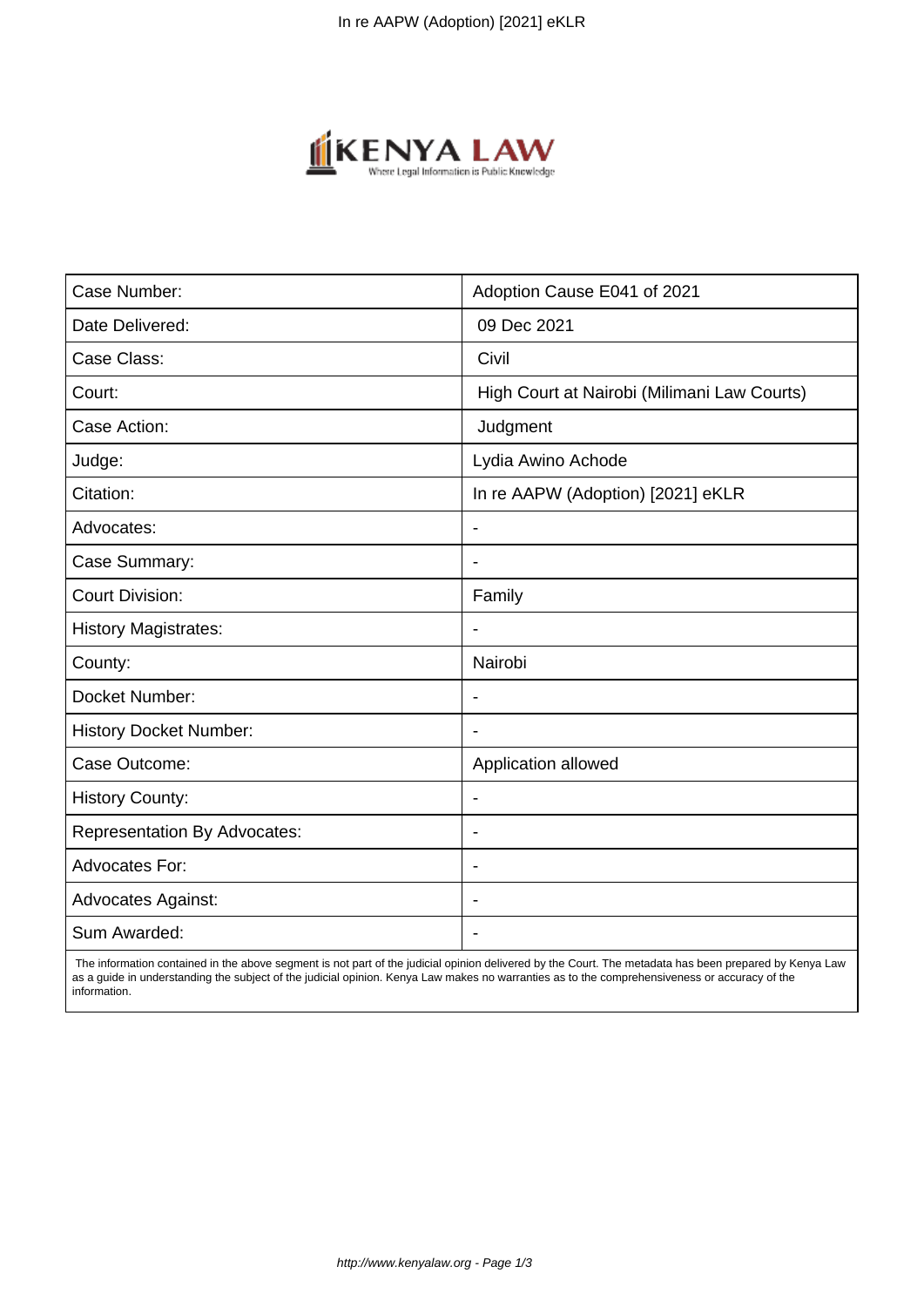### **REPUBLIC OF KENYA**

#### **IN THE HIGH COURT OF KENYA AT NAIROBI**

#### **ADOPTION CAUSE NO E041 OF 2021**

#### **IN THE MATTER OF THE CHILDREN'S ACT NO. 8 OF 2011**

# **IN THE MATTER OF AN APPLICATION FOR THE ADOPTION OF AAPW (MINOR)**

#### **BY**

#### **WWO AND SWM (APPLICANTS)**

#### **JUDGMENT**

1. The Applicants WWO and SWM are in a monogamous marriage solemnized at The [Particulars Withheld] Nairobi on 28<sup>th</sup> February 2014 as evinced by their Certificate of Marriage serial No. xxxxx. They have a son out of their union, who is now 6 years old. The 1<sup>st</sup> Applicant has another child; a daughter aged 10 years from a previous relationship while the  $2<sup>nd</sup>$  Applicant is the biological mother of the minor subject to this adoption. They wish to adopt the female minor known as AAPW through Originating Summons dated 26<sup>th</sup> March 2021.

2. From the pleadings the Court gathers that the 1<sup>st</sup> Applicant works as a [Particulars Withheld] airline pilot while the  $2<sup>nd</sup>$  Applicant is a manager at [Particulars Withheld] Limited. The Applicants live in Kilimani area, within Nairobi County and both profess the Christian faith.

3. The records before the court indicate that the minor in this matter was born on  $28<sup>th</sup>$  April 2004 as evinced by her birth certificate serial No. xxxxx. Her biological father DO has been absent from her life since birth and has never been traced. The Applicants herein have been providing financial support and other parental responsibility over the minor.

4. Prior to the hearing of the adoption application, Kenya Children's Homes Adoption Society prepared and filed a report dated 21st January 2021 and issued a certificate serial No. xxxx declaring the child free for adoption. The Court appointed LKM, as guardian ad litem on 22<sup>nd</sup> June 2021. She filed a report dated 25<sup>th</sup> August 2021, which was favourable and recommended the adoption of the child by the Applicants.

5. An Officer from the Director of Children Services conducted home visits and established that the Applicants are financially and emotionally capable of providing for the upkeep and education of the minor. She filed a report dated  $2<sup>nd</sup>$  August 2021, recommending the adoption for reasons that the minor stands to benefit from the opportunities provided by becoming a child of the Applicants. That she will gain a family and grow up in a stable home. The Applicants were also found to have fulfilled the statutory requirements for adoption.

6. This court is guided by Article 53(2) of the Constitution, which provides the overarching principle, which must apply whenever any decision concerning children is to be considered. It provides that

#### **"A child's best interests are of paramount importance in every matter concerning the child."**

This principle is also embedded in section 4(3) of the Children's Act.

7. This is a kinship adoption. Under the guidelines for Alternative Family Care of Children in Kenya at page 153, kinship adoption is defined as adoption by adopters who are kin or relatives within the extended family of the child.

8. This is also a local adoption and after careful assessment of the reports filed herein, I am satisfied that the Applicants have